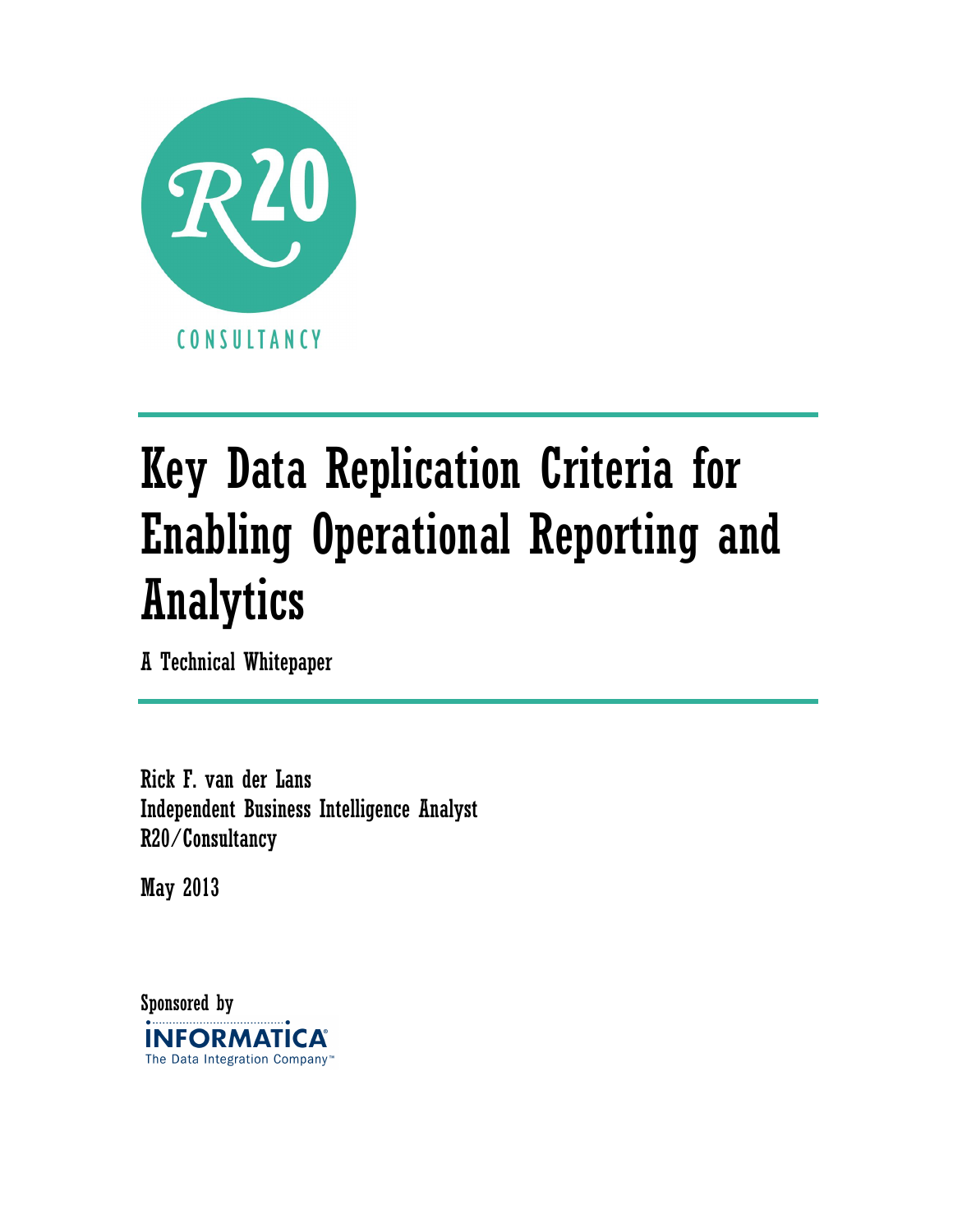Copyright © 2013 R20/Consultancy. All rights reserved. Informatica Data Replication, Informatica Fast Clone, Informatica Data Services, and Informatica PowerCenter are registered trademarks or trademarks of Informatica Corporation. Trademarks of other companies referenced in this document are the sole property of their respective owners.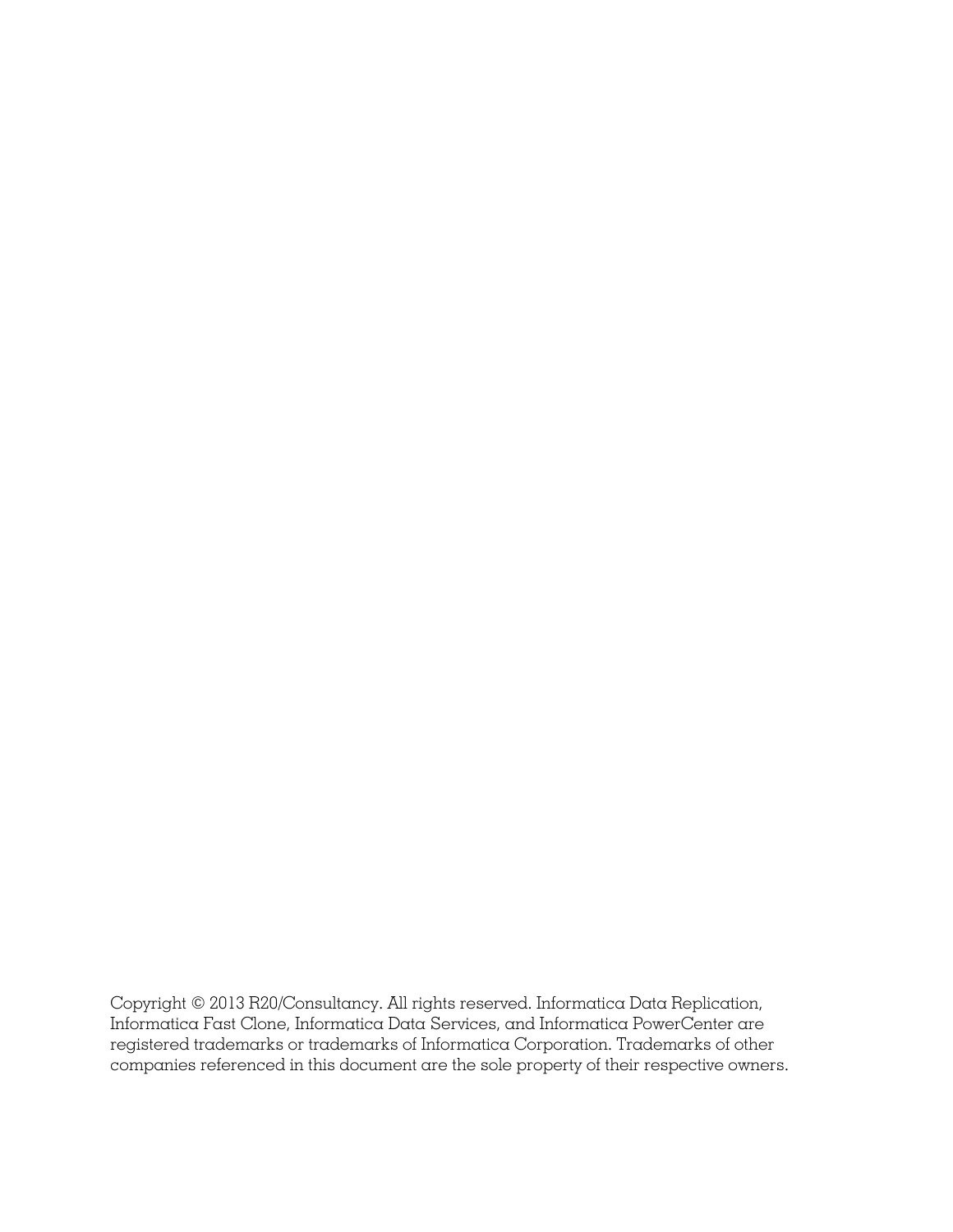## Table of Contents

| 1            | <b>Management Summary</b>                                                                                                                                                                                                                      |                                   |
|--------------|------------------------------------------------------------------------------------------------------------------------------------------------------------------------------------------------------------------------------------------------|-----------------------------------|
| $\mathbf{2}$ | Operational Business Intelligence: Easier Said Than Done<br><b>Business Intelligence and Car Windows and Mirrors</b><br><b>What is Operational BI?</b><br>The Business Value of Operational BI<br><b>Operational BI: Easier Said Than Done</b> | 2<br>$\overline{\mathbf{c}}$<br>3 |
| 3            | The Need for Data Replication<br>Data Replication in a Nutshell<br>Data Replication in Business Intelligence Architectures<br><b>Data Replication Criteria</b>                                                                                 | 4<br>4<br>4<br>5                  |
| 4            | <b>Heterogeneous Data Source and Data Target Access</b>                                                                                                                                                                                        | 6                                 |
| 5            | <b>Non-Intrusive Data Extraction</b>                                                                                                                                                                                                           | $\overline{1}$                    |
| 6            | <b>Scalability and High-Performance</b>                                                                                                                                                                                                        | 8                                 |
| 7            | Easy to Use and Manage                                                                                                                                                                                                                         | 11                                |
| 8            | <b>End-to-End Data Integration</b>                                                                                                                                                                                                             | 12                                |
|              | About the Author Rick F. van der Lans                                                                                                                                                                                                          | 15                                |
|              | <b>About Informatica Corporation</b>                                                                                                                                                                                                           | 15                                |

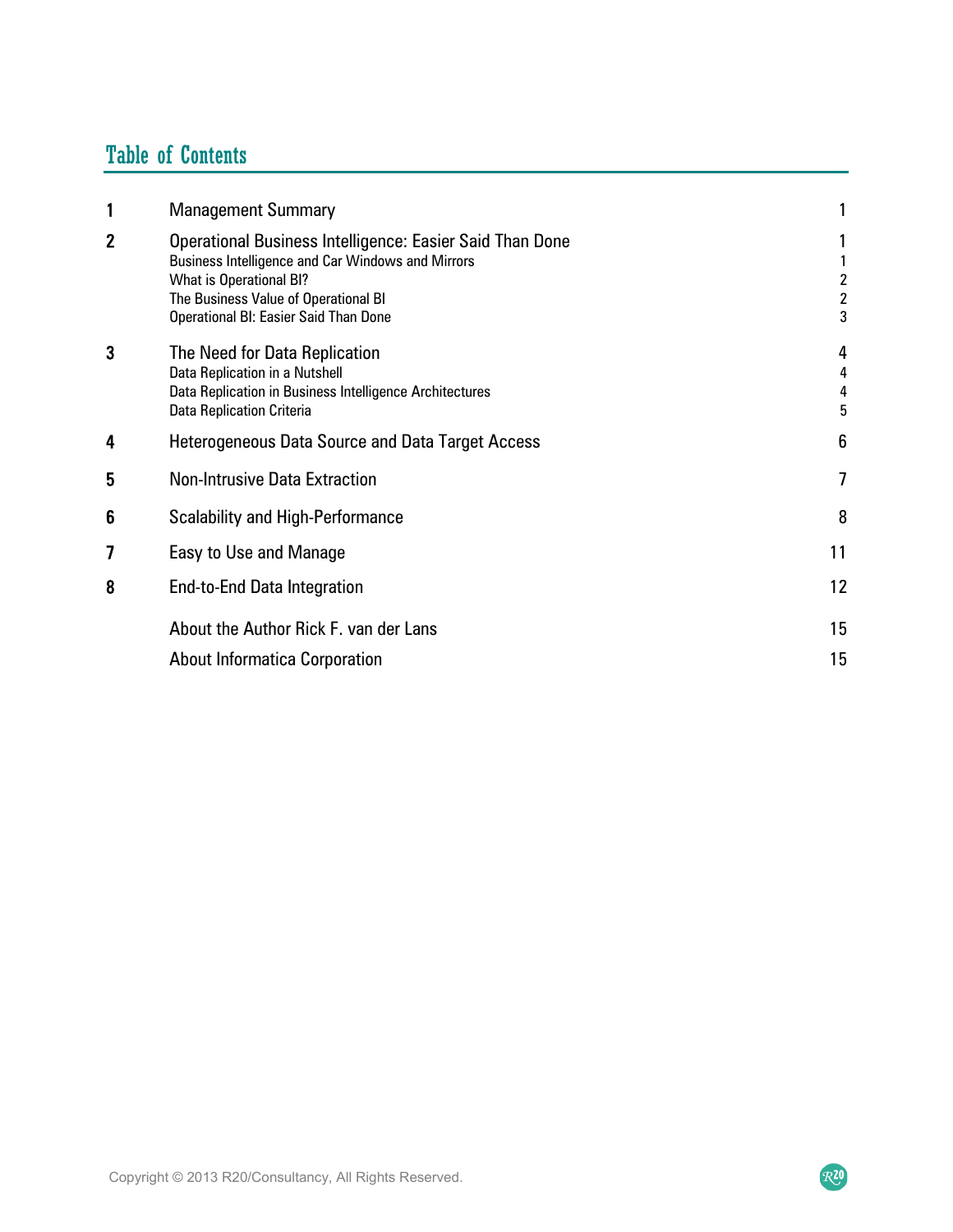R20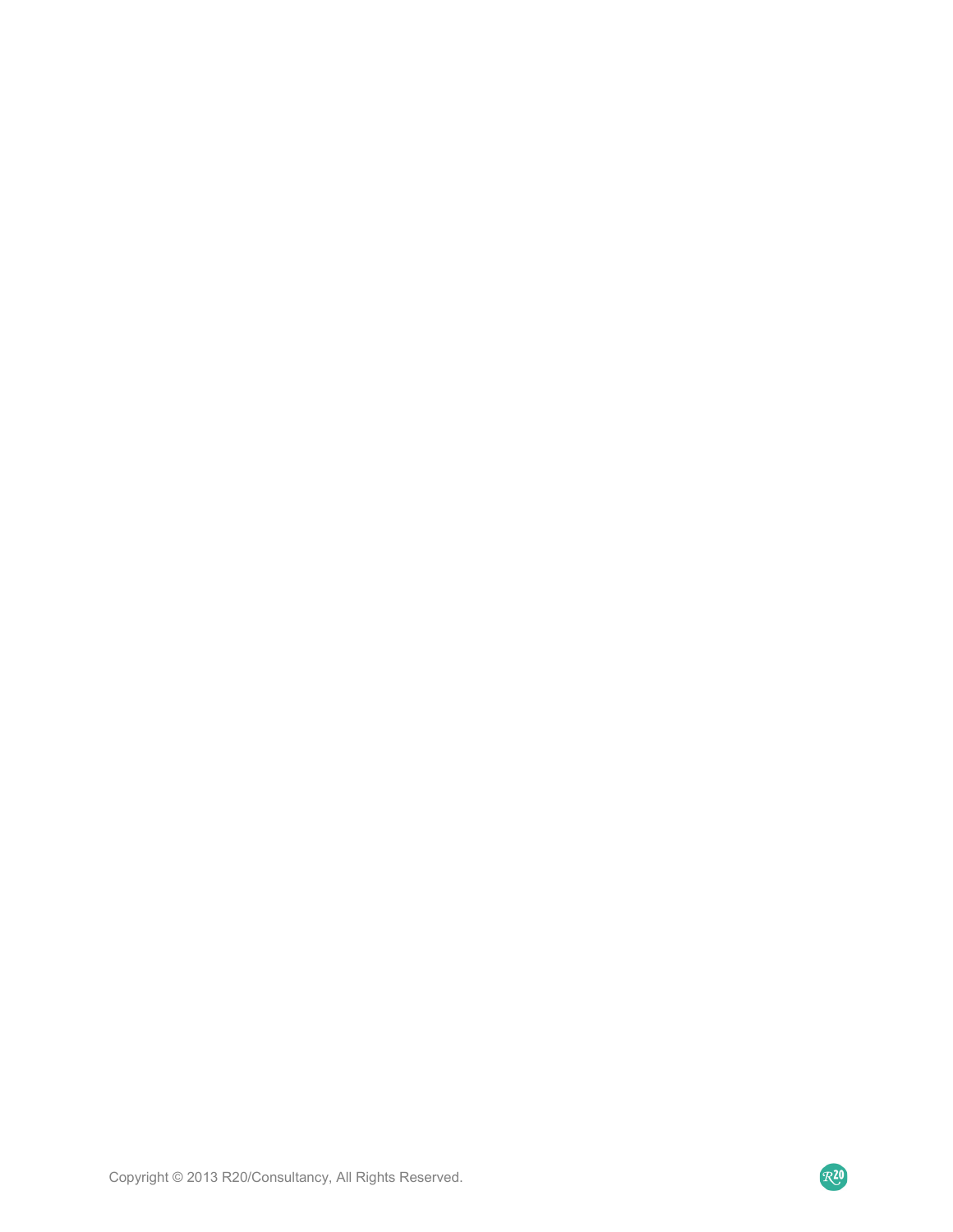## 1 Management Summary

Operational business intelligence (OBI) is about supporting decision-making processes that require access to zero-latency data. Because these decisions are often urgent and timesensitive, access to 'old' data is worthless. A key technology to implement operational BI is data replication. With this technology new data entered in production systems can be made available for reporting and analytics much quicker than with ETL. It allows decision makers to see what's happening right there and right then within the organization.

Organizations have to study whether they need data replication technology, and if so, which product to select. But what are critical criteria for selecting tools? What are, for example, important performance-related capabilities when used in  $\alpha$  BI environment? Are transformation features important? To help out with evaluating data replication technology for developing OBI systems, this whitepaper lists and explains important criteria which are classified in five groups:

- Heterogeneous data source and data target access
- Non-intrusive data extraction
- Scalability and high-performance
- Easy to use and manage
- End-to-end data integration

In addition, this whitepaper describes which criteria are met by *Informatica Data Replication* (IDR).

## 2 Operational Business Intelligence: Easier Said Than Done

Business Intelligence and Car Windows and Mirrors – *Business intelligence* is the domain that focusses on supporting and improving the decision making processes of organizations. This is done by supplying the organization with *reporting* and *analytical* capabilities. Reporting is about presenting to users what has happened and analytics is about showing what may happen in the future.

A popular analogy used to illustrate the differences between reporting and analytics is driving  $\alpha$ car. Reporting can be compared to looking through a car's rearview mirror, whereas analytics can be associated with looking through the front window. Reporting allows you to see what has happened and analytics helps you to predict what may happen.

Unfortunately, the analogy is only partially correct. If you look through the rearview mirror of your car, you see what's happening right at that moment. Unfortunately, this is not true for most reports. Most of them show what has happened a few hours ago, the previous day, or maybe even what has happened the previous month. In a way, the same is true for analytics, it should show what may happen. If you look through your car's front window, you see what's happening in front of you right then and there. You won't see what will happen after you have rounded the corner.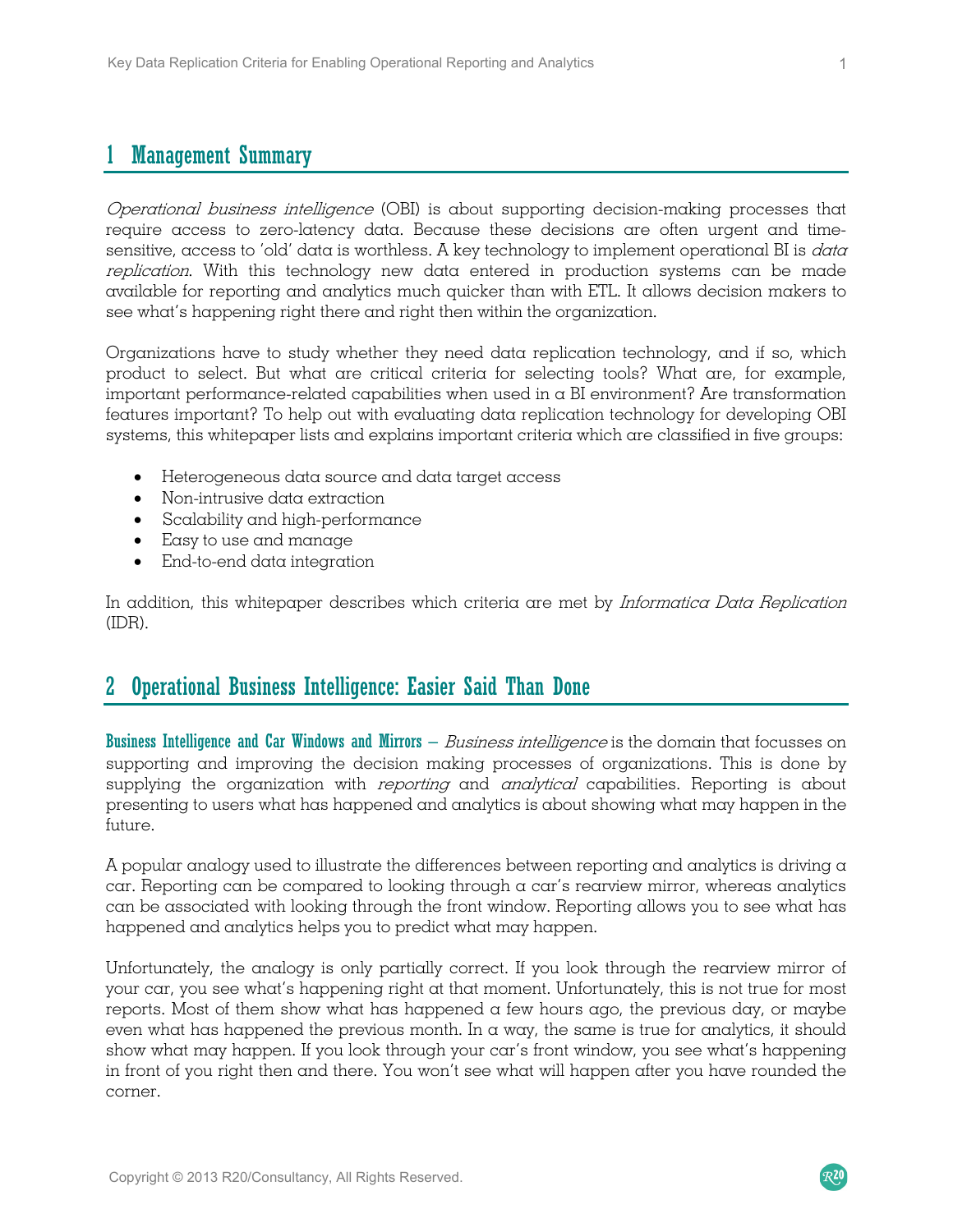Bottom line: Looking through car windows and mirrors shows what's happening right there and then. This is difficult to relate to classic reporting and analytics. This is the domain of operational BI!

What is Operational BI? – In  $\alpha$  nutshell, operational BI is about supporting decision-making processes with reporting and analytics that operate on zero-latency data (or operational data). Popular synonyms for OBI are *operational intelligence*, real-time analytics, and real-time business intelligence. Whatever name is used, as Wikipedia indicates: "The purpose of OBI is to monitor business activities and identify and detect situations relating to inefficiencies, opportunities, and threats and provide operational solutions."

In many organizations, OBI is already being used. For example, for a long time now credit card companies try to detect fraudulent payments immediately after they are made. The sooner a false payment is detected, the less the impact on the customer and the company itself. Another example is traffic control at airports. Traffic controllers, sitting in their high towers and managing incoming and outgoing airplanes, can only operate successfully when they are supplied with zero-latency data. Showing on their monitors where flights were 30 seconds ago, would not be very helpful.

To return to the car analogy. As drivers of cars, we are users of OBI. For example, the fuel gauge shows how much fuel is left in the tank. It would not be useful if it indicates how much fuel was available 30 minutes ago. The same applies to the speedometer. If a speedometer shows what our speed was 1 minute ago, we could end up with a mountain of speeding tickets. When you drive a car, all your instruments should show the situation as is.

The Aberdeen Group $^{\rm l}$  identifies the following six "flavors" of OBI:

- transactional BI with analysis and reporting
- real-time analytics with business rules applied to data as it is captured
- near real-time analytics business rules
- operational reporting

 $\overline{a}$ 

- business activity monitoring or business process monitoring
- decision management based on business rules with integrated reporting and analytic applications

The Business Value of Operational  $BI -$  Many business processes and user groups can benefit dramatically from zero-latency data that shows what's happening right there and then. Operational management, the workforce, and external business parties, such as customers and suppliers, are all examples of user groups that can benefit from OBI. Organizations usually identify the following benefits for implementing operational BI: improved efficiency of individual business processes and the organization as a whole, reduction of operating costs, and increased customer satisfaction.

 $^{\rm 1}$  The Aberdeen Group, *Operational BI: Getting Real Time About Performance,* December 2007, see https://www-304.ibm.com/jct03004c/tools/cpeportal/fileserve/download0/140686/AberdeenOperationBIperf.pdf?contentid=140686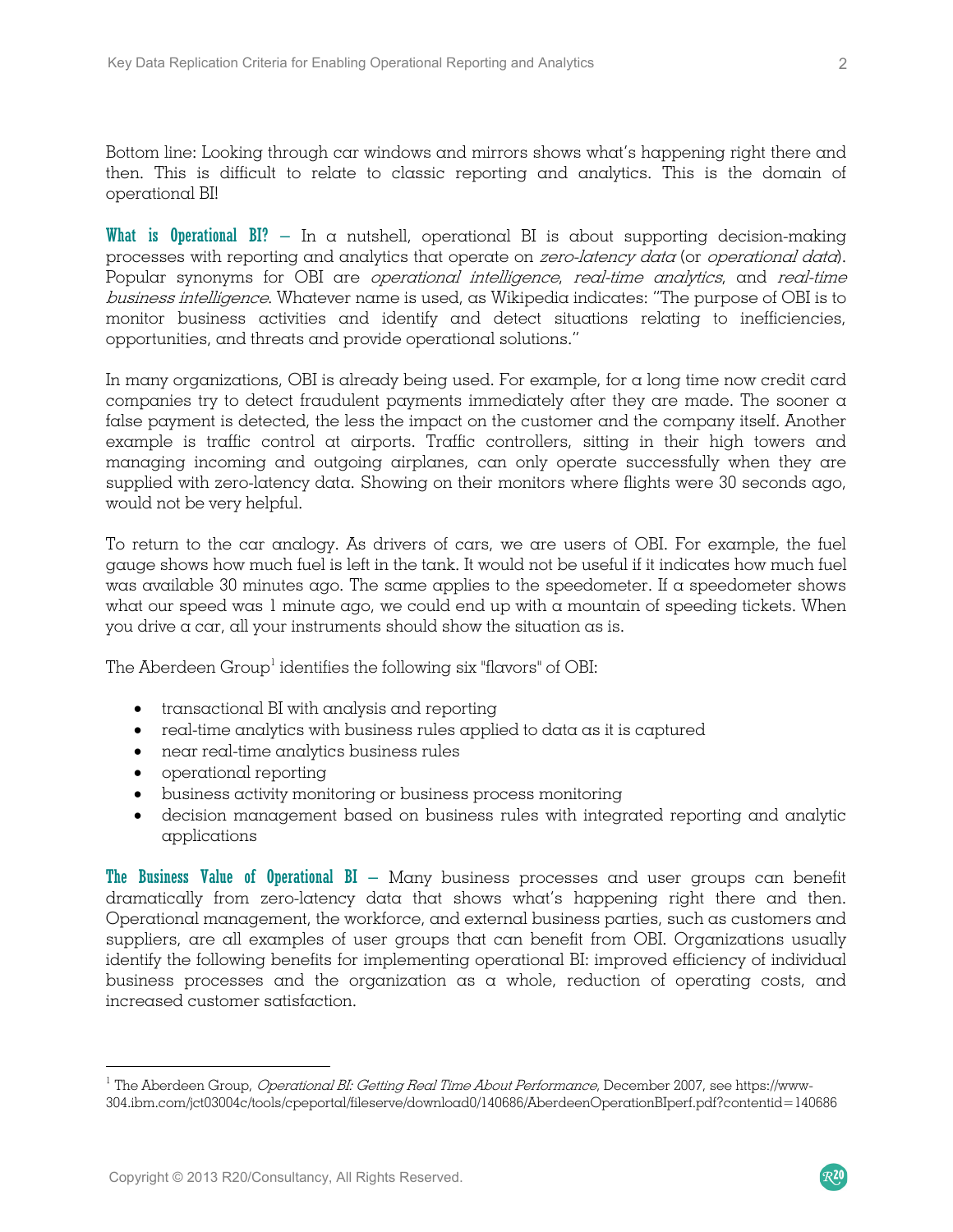For example, in a credit card company the costs of "fixing" fraudulent payments the minute it happens, is factors less than when those false payments are discovered a day later. The thief may have already made hundreds of payments. Another example is when visitors are browsing a website. Based on the style of browsing, certain advertisement should be presented. Again, which advertisement to show, depends on what the visitor is doing at that particular moment.

**Operational BI: Easier Said Than Done** – Most current business intelligence systems have an architecture consisting of a network of databases; see Figure 1. In this architecture, data is entered in the operational databases on the left-hand side of the diagram. ETL solutions are used to copy data from these operational databases to a staging area. Next, data is copied to  $\alpha$ data warehouse. It's very likely that ETL technology is used to transform, standardize, integrate, and cleanse data during this process. Then, the data is copied to one or more data marts. In most of these data marts, data is organized in tables with a star schema or snowflake schema. Finally, data is copied to personal data stores (not in all cases). With every step, the form and quality level of the data is more in line with the requirements of the reporting and analytical tools.



Figure 1 Most business intelligence systems form a network of databases in which ETL processes are responsible for copying data between data stores.

This step-wise approach takes time. It takes time before data, entered in an operational database, arrives in a data mart or personal data store and becomes available for reporting and analytics. Clearly, if users need access to zero-latency data, that data has to be moved through the network of databases in microseconds, which is a technological challenge for the following two technical reasons:

First, to extract the new and changed data from a source system, an ETL tool requests the database server to retrieve that data from the database. The effect is that the database server has to spend time and resources on these requests, database files are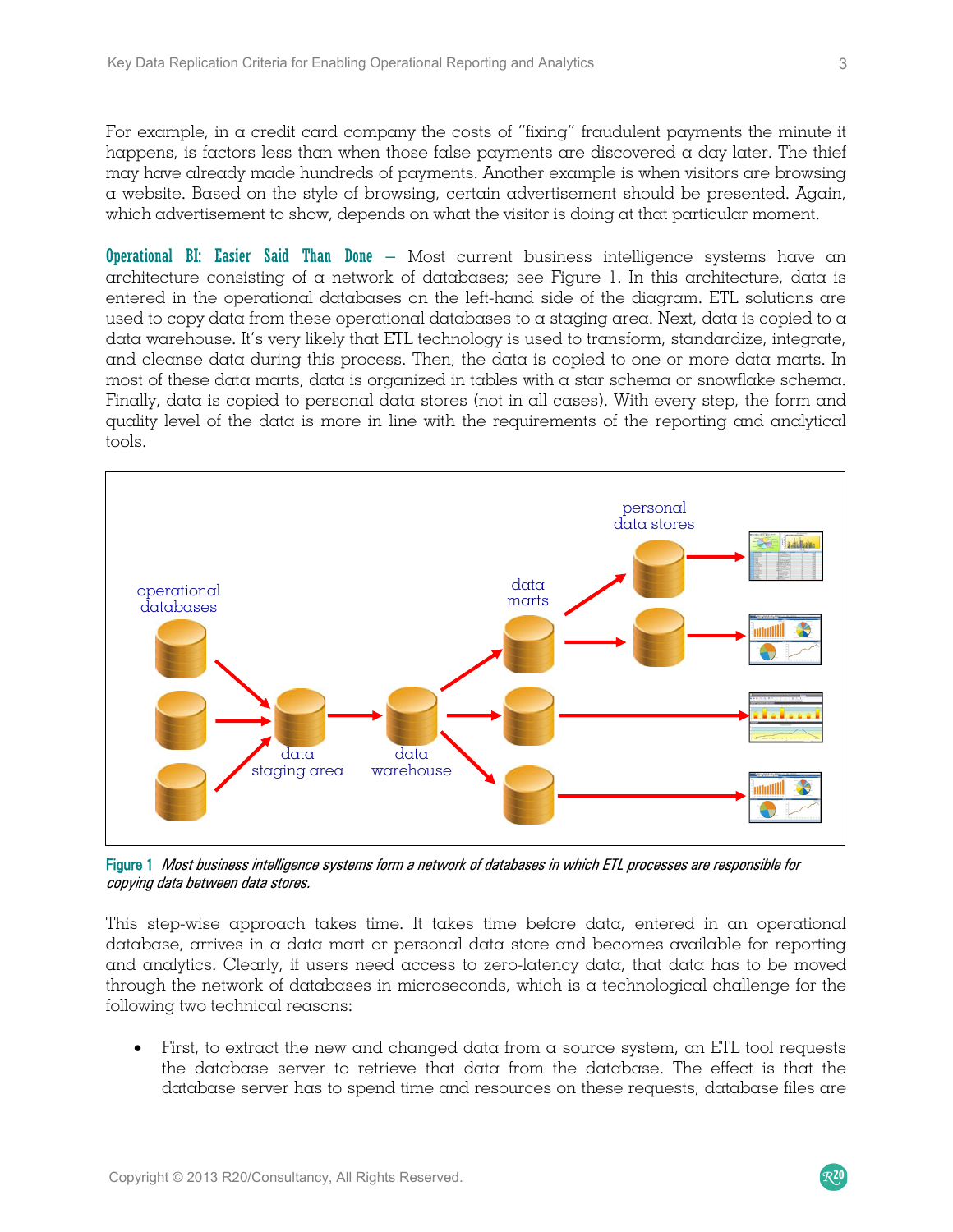$R^{20}$ 

accessed, and it creates extra workload on the operational system. The performance experienced by the production systems may go down temporarily, performance instabilities may arise, and so on. For this reason, in many organizations ETL tools are only allowed to retrieve data when the workload on the operational systems is minimal or when no users are active at all. Basically what this means is that data is extracted once per 24 hours: at night. Some organizations decide to postpone the ETL work until the weekend. The consequence is that data accessed by the reports have a latency of at minimum a day or week. All this is not in the interest of the OBI users.

• Second, to avoid the interference on operational systems as described above, ETL processes are scheduled. Periodically data is extracted from the source system and pumped bulk wise to a target system. So, there is no continuous copying of new data.

To summarize, implementing OBI in classic BI systems where scheduled ETL processes copy data from one database to another, is a challenge. A technology is required that is capable of copying new data right when it has been inserted, deleted, or updated, and that does not cause any interference on the operational systems. This is where data replication comes in.

## 3 The Need for Data Replication

**Data Replication in a Nutshell** – Data replication is an alternative technology for copying data from source to target systems. The main difference with a more classic ETL solution is that with data  $r$ eplication new data is continuously copied to the target system. When  $\alpha$  new record is inserted, or an old one deleted or updated, that change is copied to the target system right away. So, there is no scheduling and no or a minimal delay. In microseconds, new data can become available in the target system.

To minimize interference on the operational systems, most data replication tools do not access the database files or request the database server for data, instead they retrieve (changed) data from the so-called log files. Right before database changes have been committed, they're also written by the database server to these log files. In other words, these log files contain all the data changes. Because data replication tools read data from these log files, there is almost no interference on the operational systems.

Data Replication in Business Intelligence Architectures - When data replication is deployed in classic BI systems, it can be used to make new data available more quickly making it possible to deliver zero-latency data and thus creating a foundation for OBI. Figure 2 shows an example of how data replication can be embedded in  $\alpha$  BI system. In this example, data replication is used to copy changed data to a replicated database as quickly as possible. This replicated database can be used by reports that need zero-latency data. In addition, the data can also be copied from the replicated database to the staging area and the data warehouse to support the non-OBI reports.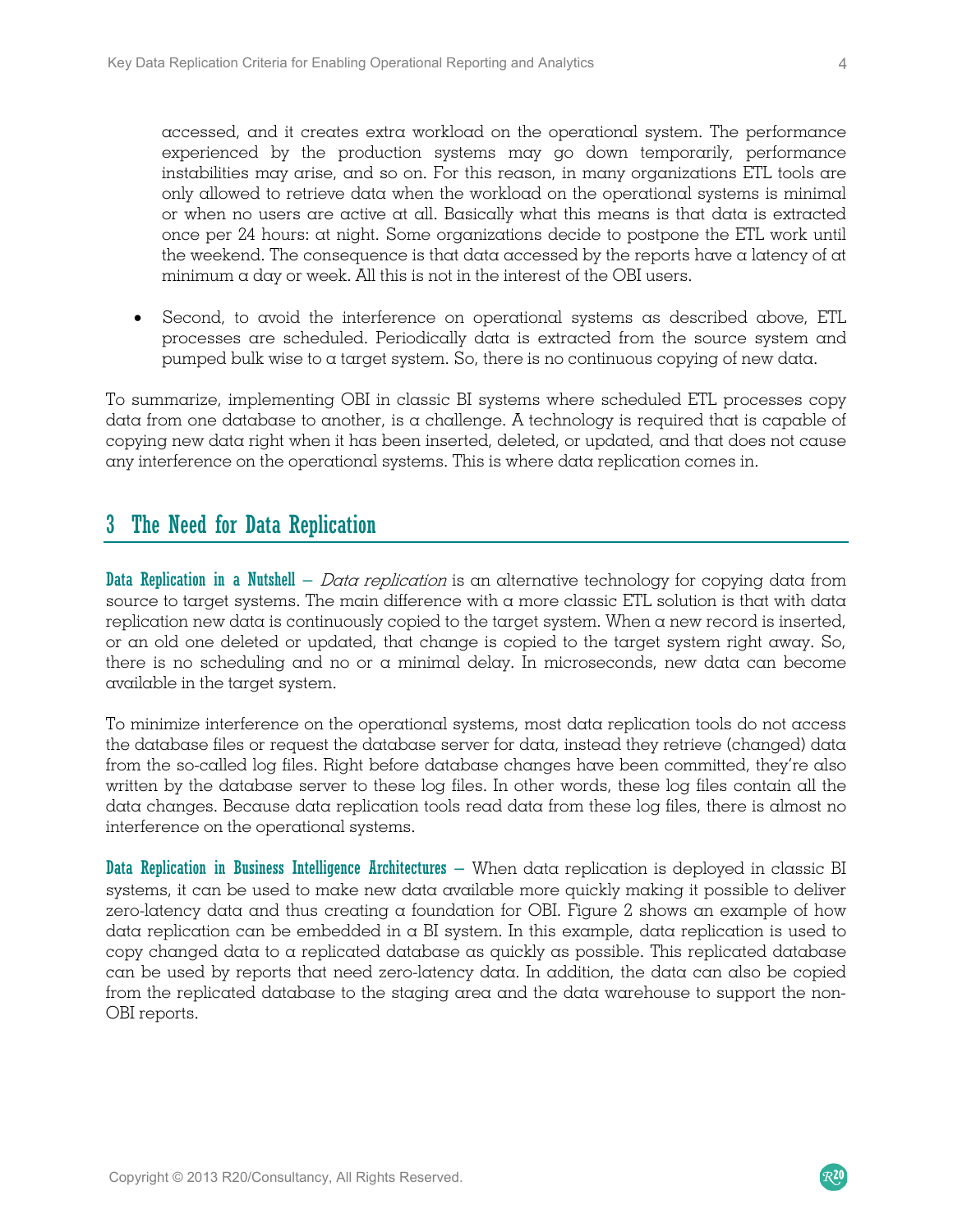

Figure 2 Data replication can be used to make zero-latency data available in a BI environment.

Evidently, this is only one way of embedding data replication in  $\alpha$  BI system. An alternative would be to merge the replicated operational database and the staging area, or to replicate data straight into the data warehouse. All these alternatives have their advantages and disadvantages, and they all need data replication as an enabler.

For a more in-depth explanation of data replication, we refer to the whitepaper "Data Replication for Enabling Operational BI".<sup>2</sup>

In a nutshell, the business value of deploying data replication is to let business users operate with and to let them make decisions on zero-latency data. Replication makes it possible for BI to follow the speed of today's businesses. The business will not be constrained anymore because only yesterday's data can be obtained. Users can monitor and analyze business processes live.

Data Replication Criteria – Data replication tools have been around since the 1990s. Until recently they were primarily used in operational environments to increase availability or scalability. Now, with the increasing need for OBI, data replication is entering  $\alpha$  new application domain.

In general, when a technology is used in a new application domain, some of the traditional capabilities are still needed, but other and new ones can become more important. To help out with evaluating data replication technology for developing OBI systems, the following sections list and explain important criteria which are classified in five groups

- Heterogeneous data source and data target access
- Non-intrusive data extraction
- Scalability and high-performance
- Easy to use and manage

 $\overline{a}$ 

• End-to-end data integration

 $\overline{\mathcal{R}}$ 20

 $2^2$  Rick F. van der Lans, *Data Replication for Enabling Operational BI*, June 2012, see http://vip.informatica.com/content/Downloads?docid=2086NA&lsc=NA-Ongoing-2012Q3-RH-IDR-Data Replication for Enabling Operational BI WP www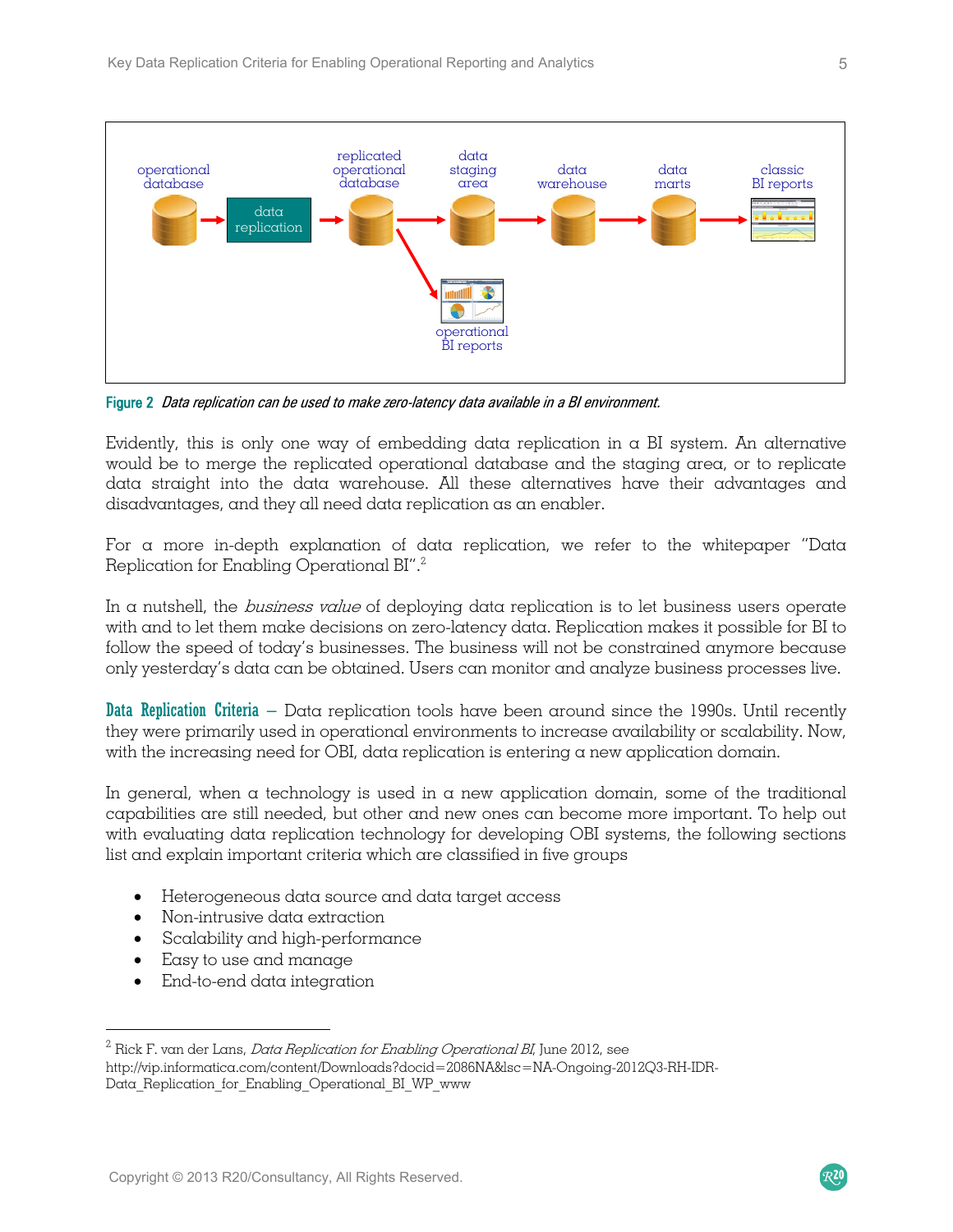$\overline{\mathcal{R}}$ 20

In addition, these sections describe which criteria are met by Informatica Data Replication (IDR).

## 4 Heterogeneous Data Source and Data Target Access

It's very common that enterprise data is stored in a heterogeneous set of databases. For example, different database servers may be in use for different operational systems, and for data warehouses and data marts also other database servers may have been selected. Therefore, it's important that data replication technology supports a large set of database servers as source and as target. In addition, the extraction, transportation, and loading of data should be as efficient as possible. The reason is straightforward: data replication is deployed when time matters, when it's crucial that data is made available to reports as soon as possible. It's all about zero-latency data.

When evaluating a data replication technology to ensure Heterogeneous Data Source and Data Target Access, the criteria highlighted below should be considered.

Criteria 1: What is the list of data sources from which the data replication technology can extract data?

Especially in the world of business intelligence, more and more different database servers are being deployed. Therefore, it's important that the list of supported database servers by the data replication technology that can act as source is extensive.

IDR can extract data from the following SQL database servers:

- Oracle
- IBM DB2 for Linux, Unix, and Windows
- Microsoft SQL Server
- Sybase

Criteria 2: What is the list of data sources the data replication technology can load data into?

What applies to the source systems applies to the target systems as well: it's important that the list of supported database servers by the data replication technology that can act as target is extensive.

IDR can load data into the following SQL database servers:

- Oracle
- Microsoft SQL Server
- MySQL
- IBM DB2 for Linux, Unix, and Windows
- Sybase
- Teradata
- IBM/Netezza
- HP/Vertica
- EMC/Greenplum
- PostgreSQL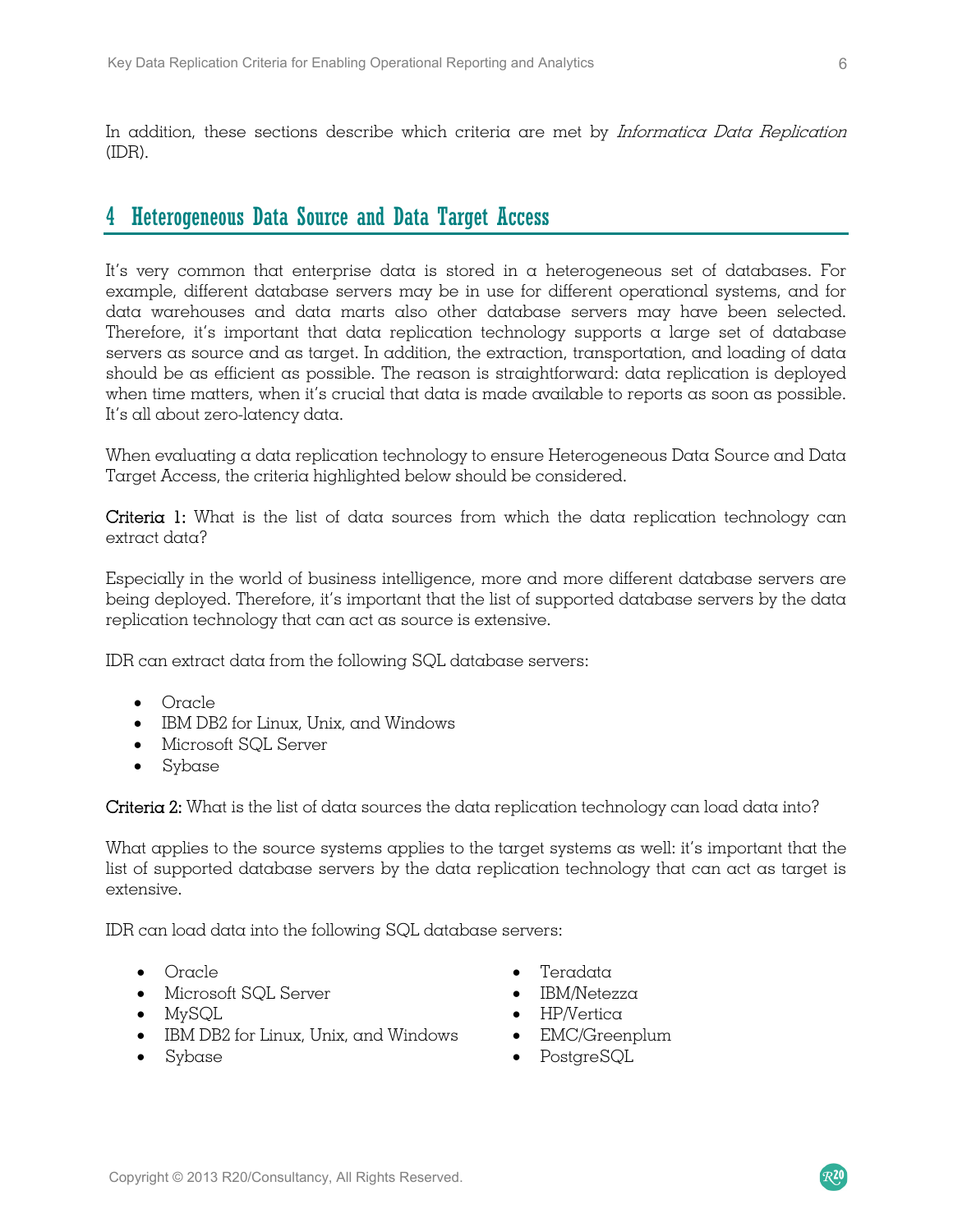In addition, IDR can efficiently copy data from the data sources (mentioned above) via intermediate files to Hadoop. This can be useful for various reasons. The first reason is for copying structured data from production systems to an Hadoop environment. This enriches the data with more context. For example, if sensor data is stored in Hadoop, it's probably highly coded data. By adding more contextual data to those codes, the data becomes more valuable for reporting and analytics. Another reason is when large amounts of data have to be processed before they are stored in a classic database. In this case they can first be loaded into Hadoop (IDR uses intermediate files), then processed, and finally copied from Hadoop to a  $\text{SQL}$ database server.

Also, IDR can send data to message queue technology. The message bus can then pass that data to any type of application interested in this data. In a way, by combining IDR with message queues, data is pushed from the source system to the target system. For example, operational dashboards can really benefit from this.

Criteria 3: Besides replication of data, can the data replication technology also replicate database schema's and database schema changes?

IDR does notice when the schema of the database to be replicated has changed. Examples of database changes: new columns, dropped columns, and data types changes. Such changes have to be replicated as well, to keep the replicated database in synch. IDR can also replicate schemas in an heterogeneous environment.

Criteria 4: Is the data replication technology where possible *database agnostic* and are *cross*platform mappings supported?

Developers use so-called *mappings* to indicate how data from a source system should be replicated to a target system. Some of those specifications are product-specific, such as the specifications that link the data replication technology to a source or target system. The rest of the mapping specifications, such as which source column should be mapped to which target column, which columns to skip, which records to filter, and so on, should be as database agnostic as possible. In other words, the mappings should be cross-platform. This allows for cross-platform development—the source and target systems don't have to be identical.

IDR can be classified as database agnostic and supports cross-platform mappings. Most of the specifications to be entered are not dependent on the source or target system used.

## 5 Non-Intrusive Data Extraction

Technologically, there are different styles to extract data from source systems. Some of these styles require substantial processing by the source systems and some require almost no processing. In BI environments, most of the source systems are production systems. Because data replication continuously extracts data, it's important that the replication process doesn't interfere with the production processing itself. In other words, the replication process should be as non-intrusive as possible.

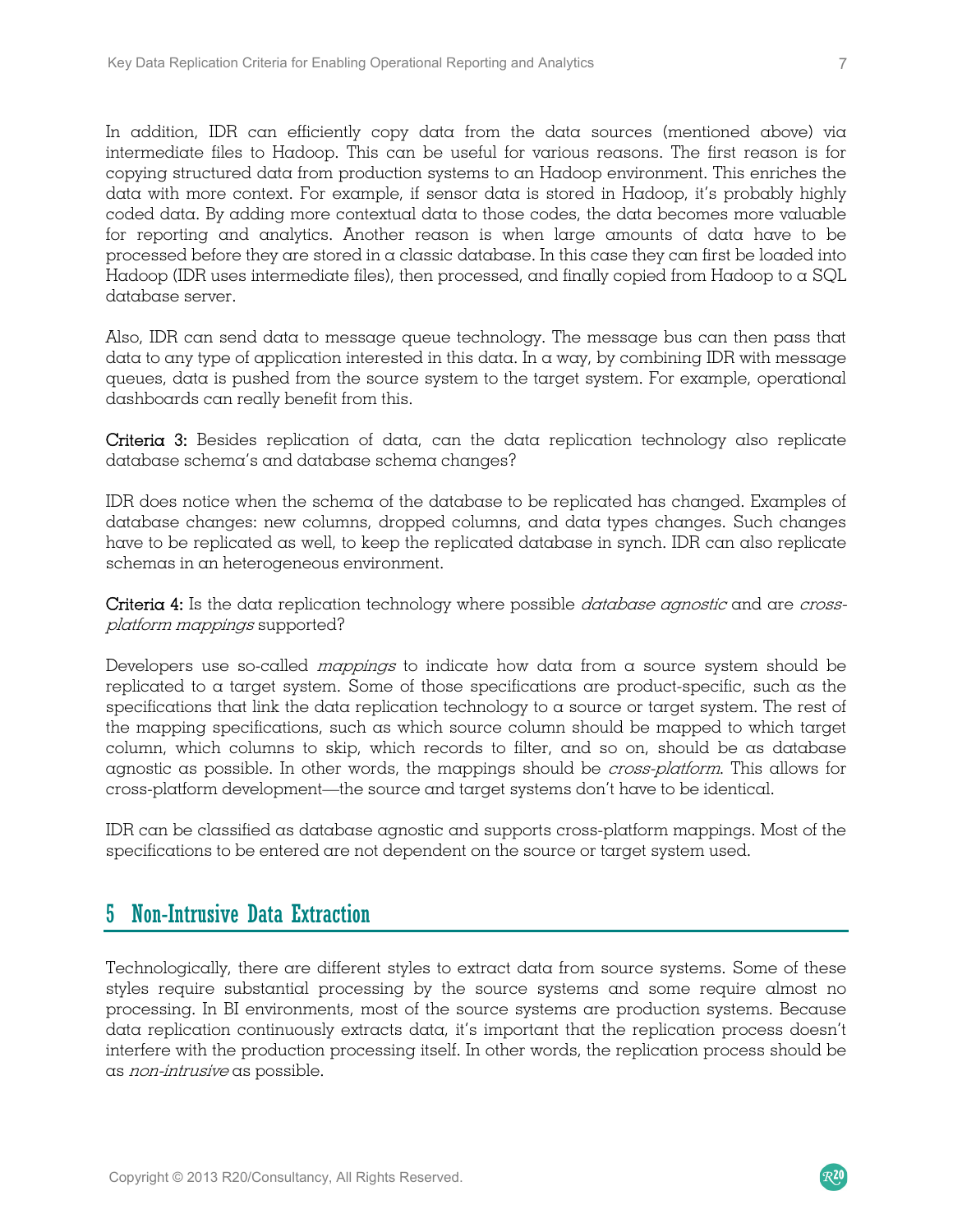Criteria 1: Is log-based CDC used by the data replication technology for *non-intrusive extraction* of data from the data sources mentioned in criteria 1?

To be as non-intrusive as possible, IDR uses log-based CDC for all four SQL database servers: Oracle, DB2 LUW, Microsoft SQL Server, and Sybase. For Oracle it extracts transactional changes from the online redo logs and/or the archive logs, for Microsoft SQL Server changes are extracted from the online or backup log files, for DB2 LUW the changes come from the UDB database log files, and for Sybase changes are extracted from the transaction log files. In all cases, the extraction process is non-intrusive and does not interfere with the production systems.

Criteria 2: Does the component of the data replication technology responsible for extracting data from the log files do most of its processing on the same machine on which the source system itself runs, or can some or all of the extraction work be offloaded to another machine?

IDR offers two styles of log-based CDC extraction. First, the Extractor component of IDR (responsible for capturing and extracting data) transfers the changed, transactional data to intermediate files. Next, these files are shipped over to the server on which the target system resides or to any other system. In this solution, the extraction process runs on the target system or a third system dedicated for this purpose.

Second, IDR also supports an option (called the Off-box option) where the archive logs from the source system are shipped over to another machine where it's processed by IDR. With this option, there is almost no work done on the source system side. The level of interference on the production systems is therefore very close to zero.

## 6 Scalability and High-Performance

Operational business intelligence requites zero-latency data. This implies that it is important that data is extracted, transformed, transported, and loaded fast. Performance is key here! In addition, the entire process should be robust. Decisions are made on the data in the reports. Serious business problems may occur if a user is not aware that the data is not correct.

Criteria 1: Which load mechanisms are used by the data replication technology to load new data efficiently in the data sources?

IDR provides three different forms of loading data:

With SQL Apply SQL statements are applied to the target system that correspond with the SQL statements executed by the source system. For example, if a transaction on the source system consisted of some INSERT, UPDATE, and DELETE statements, then a set of INSERTs, UPDATEs, and DELETEs are executed on the target system that have the same effect on the data (this may not be the same set of SQL statements). To improve the load performance, and if possible, multiple transactions coming from the source system are bundled into one transaction on the target system.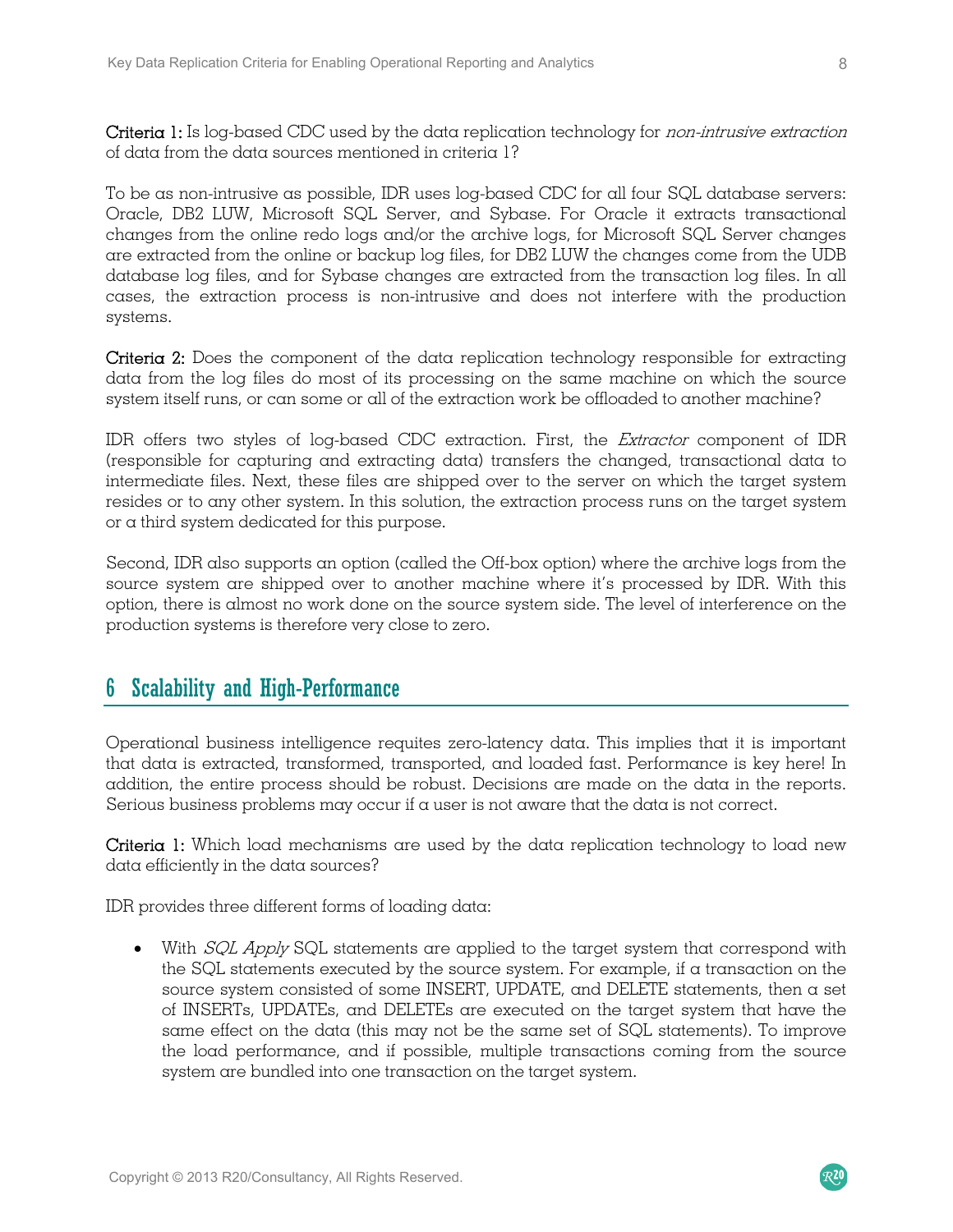- With *Merge Apply* data coming from the source system is first copied into staging tables in the target system. Periodically, the data in these staging tables is copied into the real target tables using a bulk load approach. This is the preferred approach when data is loaded into data warehouse appliances, such as EMC/Greenplum, HP/Vertica, IBM/Netezza, and Teradata. The bulk load approach makes it possible to deploy the native loading utility of these systems. This form of loading is much more efficient than using individual SQL statements.
- With Audit Apply each, each source table has a corresponding audit log table in the target system. These audit log tables record a row for every SQL update, insert, or delete on the source table. Each row contains a before- and an after-image of the data for each column in the table and for the columns that IDR adds to store metadata about the operation. This style of loading is very useful for auditors. It gives them full insight in what has been replicated and when.

Criteria 2: For which target systems does the data replication technology use a high-end load utility or feature of the target system?

As indicated in Criteria 1, IDR has a loading option called Merge Apply that optimizes loading data into data warehouse appliances and analytical database servers by using bulk loads. For example, for Teradata the utility called TPT (Teradata Parallel Transporter) is used.

Most of the data warehouse appliances allow for parallel loading of data. IDR provides the ability to configure the number of parallel threads during the loading process. This allows for parallel loading of data if the target system supports it and thus reducing the elapsed time necessary for loading data; see Figure 3.



Figure 3 IDR supports loading of data into data warehouse appliances and analytical database by deploying the parallel loading features servers of those products.

Criteria 3: The internal architecture of data replication technology is crucial for the potential scalability, performance, and robustness. What does that the internal architecture look like?

Figure 4 shows the high-level architecture of IDR. IDR ships the files with data changes before everything has been committed. In other words, the changes are streamed to the target system on a continuous basis regardless of whether the transaction has been committed on the source. It's the Applier component that determines whether changes have really been committed. If not, they are not processed. This approach is sometimes referred to as *optimistic replication*. The advantage of this approach is that no additional memory or disc space is utilized to store the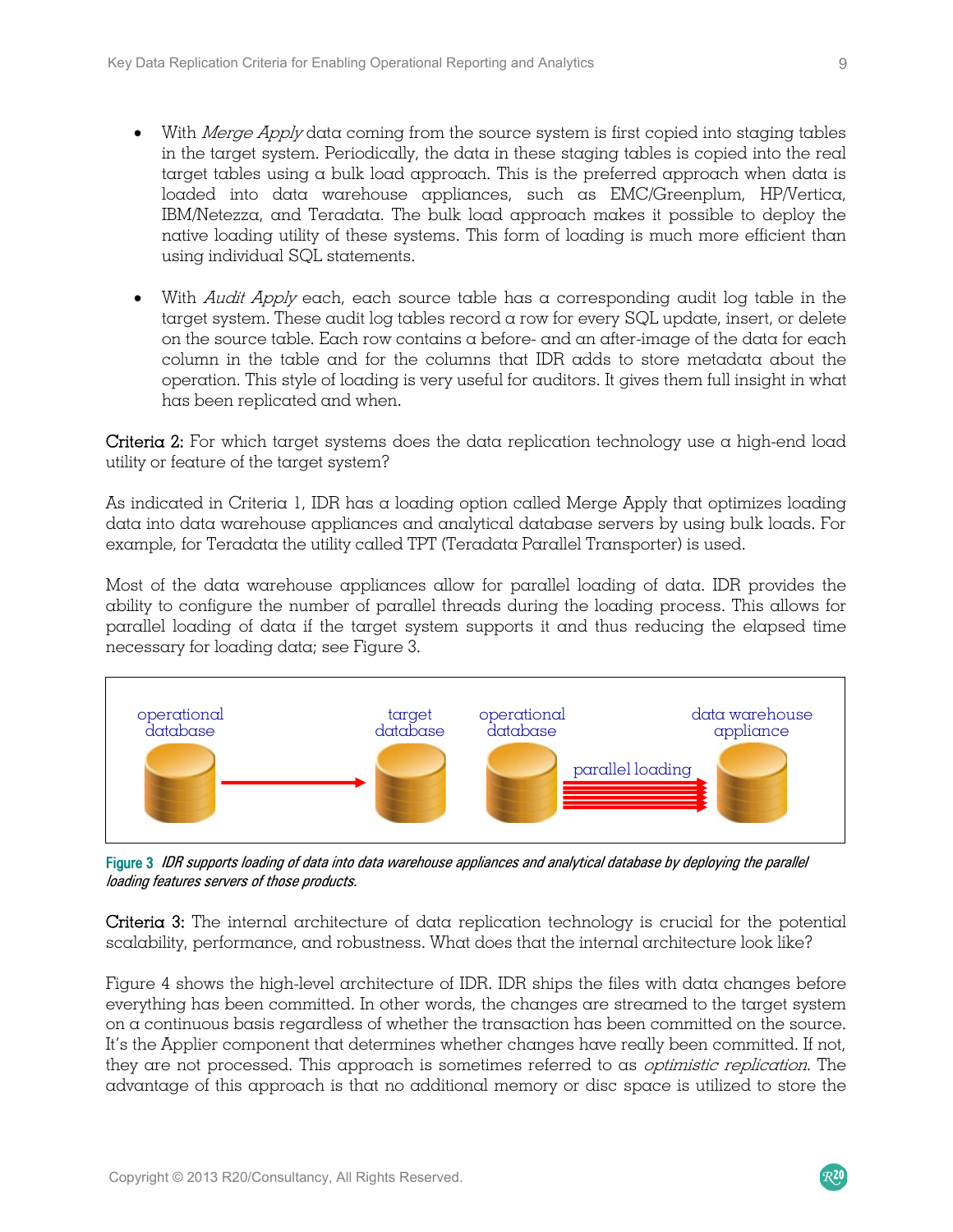intermediate files on the source. In addition, since the intermediate files are continuously streamed, any latency associated with moving the intermediate files over to the target is eliminated.



Figure 4 High-level architecture of IDR.

Criteria 4: How extensive are the data transformation capabilities of the data replication technology? For example, can new fields be added, can fields be dropped, can multiple fields be concatenated, can string, mathematical, and date-time operations be applied?

IDR supports basic transformations. For example, string and mathematical manipulations can be applied to columns, columns can be concatenated, virtual columns can be added, and existing ones can be skipped. IDR can also use any built-in database function to transform data as it is applied to the target system.

Criteria 5: When data is transported from a source to a target system, can it be compressed by the data replication technology?

The Extractor component of IDR stages all data changes in compressed files, reducing network overhead.

**Criteria 6:** When data is transported from a source to a target system, can it be encrypted by the data replication technology?

In IDR the intermediate files can be encrypted while in transit from the source to the target system.

Criteria 7: Can the data replication technology join data from multiple sources/tables into one table in the target system?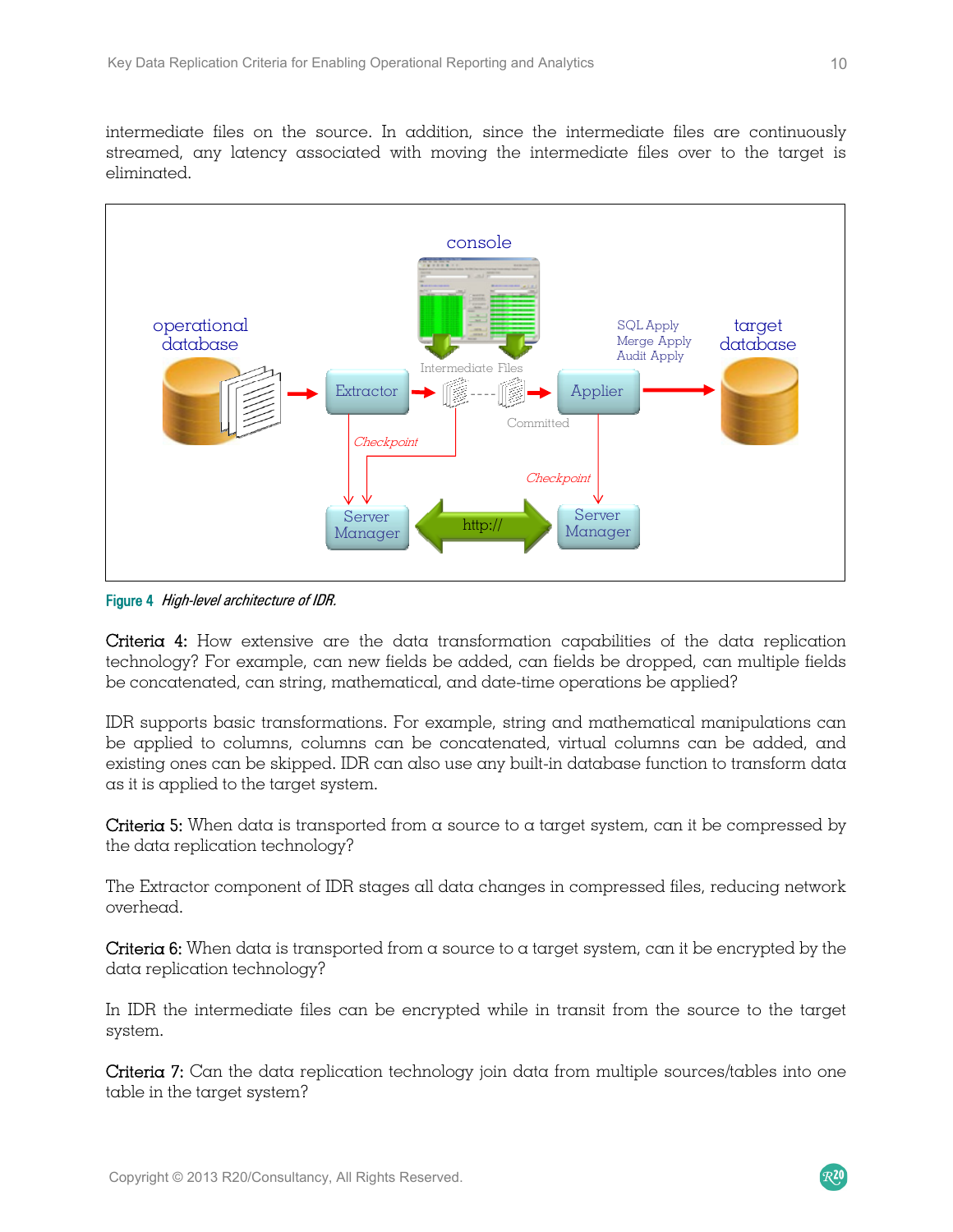In data warehouse environments it's not uncommon that data from different systems has to be merged together in one table. For example, customer records from two production systems have to be brought together in one customer table in, for example, a data warehouse. In relational terminology, this is a union of rows.

In IDR, for consolidation purposes, data can be extracted from multiple data sources and loaded into one and the same table. For example, if multiple production systems contain customer data, and there is a need to create one table that shows the consolidation of all that customer data in a real-time fashion, this feature is strongly needed.

Criteria 8: What happens when a target system becomes unavailable?

To recover from the situation when a target system becomes unavailable, IDR provides  $\alpha$ checkpoint mechanism. If, for any reason, the target system becomes unavailable, the Apply process stops. However, the checkpoint mechanism marks the exact recovery point. The other components continue to function unabated. Once the target system is back up again, the Apply process continues seamlessly, picking up from where it left off.

## 7 Easy to Use and Manage

When data replication technology is used to support business intelligence, it's very likely that specialists from the BI department or BI competence center (BICC) have to work with it. Because BI specialists don't always have detailed technical knowledge of the operational systems, and are not always skilled in the technologies deployed in operational systems, it's important that the data replication technology is easy to use and manage.

Criteria 1: Does the data replication technology support features for initially loading the target system with data that's already in the source system?

IDR comes with a module called InitialSync for initial synchronization of source and target systems.

In addition, Informatica offers a separate product called *Informatica Fast Clone* which performs high speed synchronization of databases. Even when the source database is in use, the entire database can be cloned. Fast Clone is not accessing the database server itself, but is accessing the database files directly. Currently, Fast Clone only supports Oracle databases as source. It supports several targets.

Criteria 2: Does the data replication technology support a graphical, user-friendly interface for entering and maintaining extraction, transformation, transportation, and loading specifications? Or do the developers need to use a technical scripting language?

IDR offers a graphical, user-friendly user-interface for configuration, management, and administration. This eliminates the need for manual scripting. Figure 5 shows an example of the interface of IDR.

 $\overline{\mathcal{R}}$ 20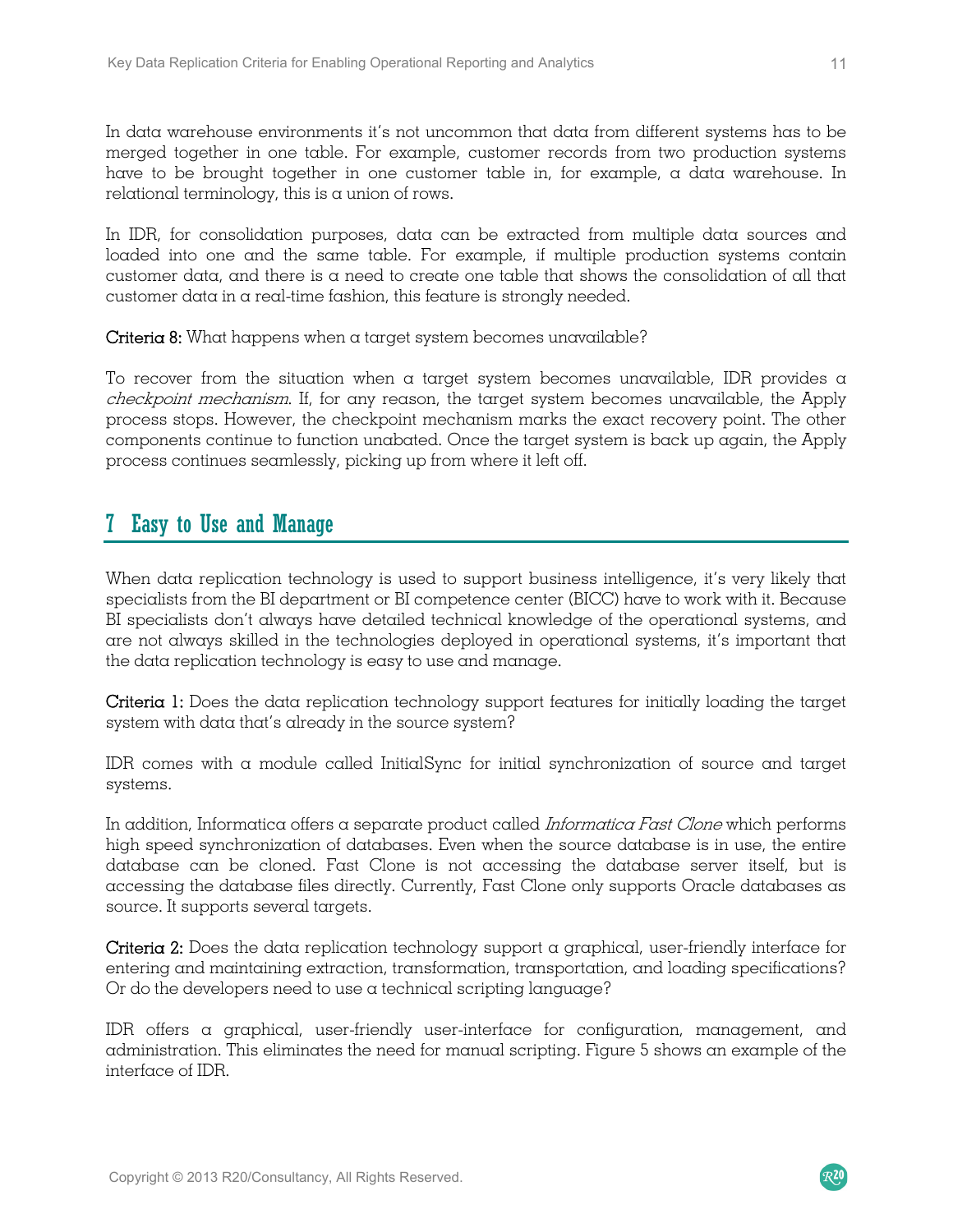| $\mathbb{B}$  <br>ie-<br>Í<br>曲<br>Server Manager   Source Database   Target Database   Map Tables   Map Columns   Routing   Extract Range   Runtime Settings   Logging  <br>$\overline{\phantom{a}}$<br>$\times$<br>Mapped to<br>CLARITY_PROD_DB.ALT_BPA_AC<br>CLARITY_PROD_DB.ALT_BPA_AC<br>CLARITY_PROD_DB.ALT_BPA_AC | Target Schema<br>CLARITY_PROD_DB<br>$\Rightarrow$<br>● SQL Map<br>Audit Map                                                                                                                                                                                                                                                    | ALT_BPA<br>Table Name<br>ALT_BPA_ACT_HMM<br>ALT_BPA_ACT_OSET<br>ALT_BPA_ACT_SSET<br>ALT_BPA_IB_CLASSES<br>ALT_BPA_IB_POOLS | $\overline{\phantom{a}}$<br>$\times$<br>Mapped to<br>CLARITY.ALT_BPA_ACT_HMM<br>CLARITY.ALT_BPA_ACT_OSET<br>CLARITY.ALT_BPA_ACT_SSET |
|--------------------------------------------------------------------------------------------------------------------------------------------------------------------------------------------------------------------------------------------------------------------------------------------------------------------------|--------------------------------------------------------------------------------------------------------------------------------------------------------------------------------------------------------------------------------------------------------------------------------------------------------------------------------|----------------------------------------------------------------------------------------------------------------------------|--------------------------------------------------------------------------------------------------------------------------------------|
|                                                                                                                                                                                                                                                                                                                          |                                                                                                                                                                                                                                                                                                                                |                                                                                                                            |                                                                                                                                      |
|                                                                                                                                                                                                                                                                                                                          |                                                                                                                                                                                                                                                                                                                                |                                                                                                                            |                                                                                                                                      |
|                                                                                                                                                                                                                                                                                                                          |                                                                                                                                                                                                                                                                                                                                |                                                                                                                            |                                                                                                                                      |
|                                                                                                                                                                                                                                                                                                                          |                                                                                                                                                                                                                                                                                                                                |                                                                                                                            |                                                                                                                                      |
|                                                                                                                                                                                                                                                                                                                          |                                                                                                                                                                                                                                                                                                                                |                                                                                                                            |                                                                                                                                      |
|                                                                                                                                                                                                                                                                                                                          |                                                                                                                                                                                                                                                                                                                                |                                                                                                                            |                                                                                                                                      |
|                                                                                                                                                                                                                                                                                                                          |                                                                                                                                                                                                                                                                                                                                |                                                                                                                            |                                                                                                                                      |
|                                                                                                                                                                                                                                                                                                                          |                                                                                                                                                                                                                                                                                                                                |                                                                                                                            |                                                                                                                                      |
|                                                                                                                                                                                                                                                                                                                          |                                                                                                                                                                                                                                                                                                                                |                                                                                                                            | CLARITY.ALT_BPA_IB_CLASSES                                                                                                           |
|                                                                                                                                                                                                                                                                                                                          |                                                                                                                                                                                                                                                                                                                                |                                                                                                                            | CLARITY.ALT_BPA_IB_POOLS                                                                                                             |
|                                                                                                                                                                                                                                                                                                                          |                                                                                                                                                                                                                                                                                                                                | ALT_BPA_IB_USERS                                                                                                           | CLARITY.ALT_BPA_IB_USERS                                                                                                             |
|                                                                                                                                                                                                                                                                                                                          |                                                                                                                                                                                                                                                                                                                                | ALT_BPA_PRL_SS_FUP                                                                                                         | CLARITY.ALT_BPA_PRL_SS_FUP                                                                                                           |
|                                                                                                                                                                                                                                                                                                                          |                                                                                                                                                                                                                                                                                                                                | ALT BPA TRGR DX                                                                                                            | CLARITY.ALT_BPA_TRGR_DX                                                                                                              |
| CLARITY_PROD_DB.ALT_BPA_IB                                                                                                                                                                                                                                                                                               | Merge Map                                                                                                                                                                                                                                                                                                                      | ALT_BPA_TRGR_HMT                                                                                                           | CLARITY.ALT_BPA_TRGR_HMT                                                                                                             |
|                                                                                                                                                                                                                                                                                                                          |                                                                                                                                                                                                                                                                                                                                |                                                                                                                            | CLARITY.ALT BPA TRGR LGL                                                                                                             |
|                                                                                                                                                                                                                                                                                                                          |                                                                                                                                                                                                                                                                                                                                |                                                                                                                            | CLARITY.ALT_BPA_TRGR_MED                                                                                                             |
|                                                                                                                                                                                                                                                                                                                          |                                                                                                                                                                                                                                                                                                                                |                                                                                                                            | CLARITY.ALT BPA TRGR PHARM                                                                                                           |
|                                                                                                                                                                                                                                                                                                                          |                                                                                                                                                                                                                                                                                                                                |                                                                                                                            | CLARITY.ALT BPA TRGR PROC                                                                                                            |
|                                                                                                                                                                                                                                                                                                                          |                                                                                                                                                                                                                                                                                                                                |                                                                                                                            | CLARITY.ALT_BPA_TRGR_RFV                                                                                                             |
|                                                                                                                                                                                                                                                                                                                          |                                                                                                                                                                                                                                                                                                                                |                                                                                                                            |                                                                                                                                      |
|                                                                                                                                                                                                                                                                                                                          |                                                                                                                                                                                                                                                                                                                                |                                                                                                                            |                                                                                                                                      |
|                                                                                                                                                                                                                                                                                                                          |                                                                                                                                                                                                                                                                                                                                |                                                                                                                            |                                                                                                                                      |
|                                                                                                                                                                                                                                                                                                                          |                                                                                                                                                                                                                                                                                                                                |                                                                                                                            |                                                                                                                                      |
|                                                                                                                                                                                                                                                                                                                          |                                                                                                                                                                                                                                                                                                                                |                                                                                                                            |                                                                                                                                      |
|                                                                                                                                                                                                                                                                                                                          |                                                                                                                                                                                                                                                                                                                                |                                                                                                                            |                                                                                                                                      |
|                                                                                                                                                                                                                                                                                                                          |                                                                                                                                                                                                                                                                                                                                |                                                                                                                            |                                                                                                                                      |
|                                                                                                                                                                                                                                                                                                                          |                                                                                                                                                                                                                                                                                                                                |                                                                                                                            |                                                                                                                                      |
|                                                                                                                                                                                                                                                                                                                          |                                                                                                                                                                                                                                                                                                                                |                                                                                                                            |                                                                                                                                      |
|                                                                                                                                                                                                                                                                                                                          |                                                                                                                                                                                                                                                                                                                                |                                                                                                                            |                                                                                                                                      |
|                                                                                                                                                                                                                                                                                                                          |                                                                                                                                                                                                                                                                                                                                |                                                                                                                            |                                                                                                                                      |
|                                                                                                                                                                                                                                                                                                                          | DDL Capture                                                                                                                                                                                                                                                                                                                    |                                                                                                                            |                                                                                                                                      |
|                                                                                                                                                                                                                                                                                                                          |                                                                                                                                                                                                                                                                                                                                |                                                                                                                            |                                                                                                                                      |
|                                                                                                                                                                                                                                                                                                                          |                                                                                                                                                                                                                                                                                                                                |                                                                                                                            |                                                                                                                                      |
|                                                                                                                                                                                                                                                                                                                          |                                                                                                                                                                                                                                                                                                                                |                                                                                                                            |                                                                                                                                      |
|                                                                                                                                                                                                                                                                                                                          |                                                                                                                                                                                                                                                                                                                                |                                                                                                                            |                                                                                                                                      |
|                                                                                                                                                                                                                                                                                                                          | Configure Resync                                                                                                                                                                                                                                                                                                               |                                                                                                                            |                                                                                                                                      |
|                                                                                                                                                                                                                                                                                                                          |                                                                                                                                                                                                                                                                                                                                |                                                                                                                            |                                                                                                                                      |
|                                                                                                                                                                                                                                                                                                                          |                                                                                                                                                                                                                                                                                                                                |                                                                                                                            |                                                                                                                                      |
|                                                                                                                                                                                                                                                                                                                          |                                                                                                                                                                                                                                                                                                                                |                                                                                                                            |                                                                                                                                      |
|                                                                                                                                                                                                                                                                                                                          | CLARITY PROD DB.ALT BPA IB<br>CLARITY_PROD_DB.ALT_BPA_IB<br>CLARITY PROD DB.ALT BPA PR<br>CLARITY_PROD_DB.ALT_BPA_TR<br>CLARITY_PROD_DB.ALT_BPA_TR<br>CLARITY_PROD_DB.ALT_BPA_TR<br>CLARITY_PROD_DB.ALT_BPA_TR<br>CLARITY_PROD_DB.ALT_BPA_TR<br>CLARITY PROD DB.ALT BPA TR<br>jygarcia   Server Time: Apr 23, 2013 10:44:17 AM | $\implies$<br>Automap<br>Unmap All<br>Refresh<br>Settings                                                                  | ALT BPA TRGR LGL<br>ALT_BPA_TRGR_MED<br>ALT BPA TRGR PHARM<br>ALT BPA TRGR PROC<br>ALT_BPA_TRGR_RFV                                  |

Figure 5 Screenshot showing the graphical, user-friendly interface of IDR.

Criteria 3: Can data replication specifications of source and target systems be re-used?

In IDR all these specifications can be re-used. There is no need to define a source system  $\alpha$  again, if the data in that system is used  $\alpha$  second time to replicate to another target system.

Criteria 4: Does the data replication technology support a centralized monitor to show the entire data replication environment?

IDR offers a centralized GUI-based console. Figure 6 contains a screenshot of the monitor in action.

## 8 End-to-End Data Integration

The first sections show that data replication technology is an enabler for building OBI systems. Without it, having access to zero-latency data for reporting and analytics is hard to implement. But it's not the only technology needed to build OBI systems. Data replication is responsible for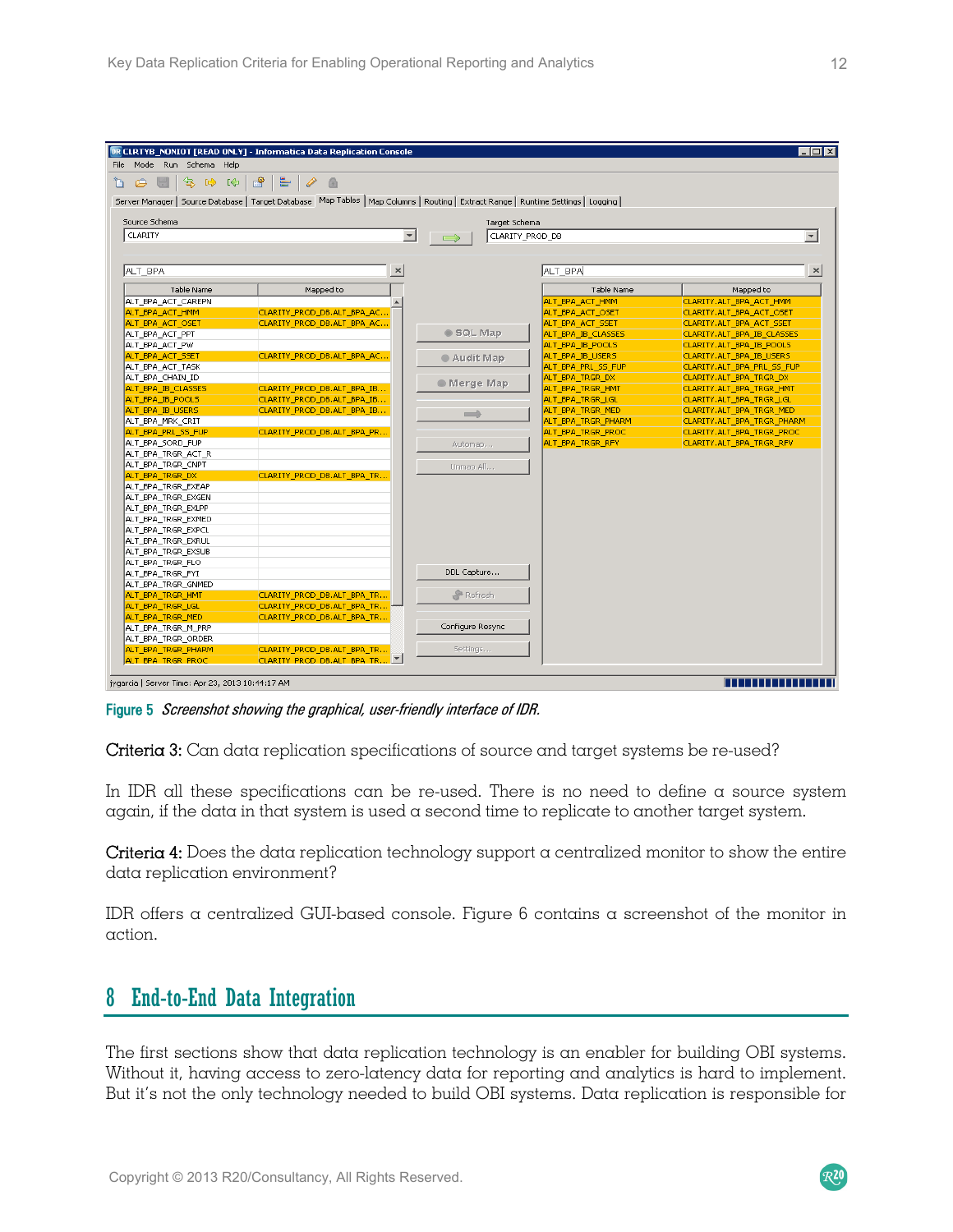making new data entered in the operational systems available for reporting, analytics, and other tasks as quickly as possible. Next, data may have to be transformed, cleansed, and integrated before it can be used in an operational reporting environment. It may also be necessary that the data is processed by a *complex event processing* (CEP) engine, that applies rules to the data for making embedded business decisions.



Figure 6 Screenshot showing the monitor of IDR.

In other words, to implement operational analytics and reporting, data replication alone is not sufficient. Besides data replication, a data integration platform should also support ETL functionality for advanced batch-oriented transformation, integration, and cleansing functionality, it should support on-demand transformation, integration, and cleansing functionality (data virtualization), and it should offer CEP functionality to implement embedded BI. Together these functionalities form an end-to-end data integration platform.

Criteria 1: Is ETL functionality supported for advanced data transformation, integration, and cleansing functionality in a batch-oriented and scheduled style?

IDR compliments the Informatica Platform, which includes a popular and powerful ETL product called PowerCenter. IDR easily interoperates with PowerCenter. The latter can be used to transform, integrate, aggregate, clean the data to bring it the right form the BI reports need.

 $\overline{\mathcal{R}}$ 20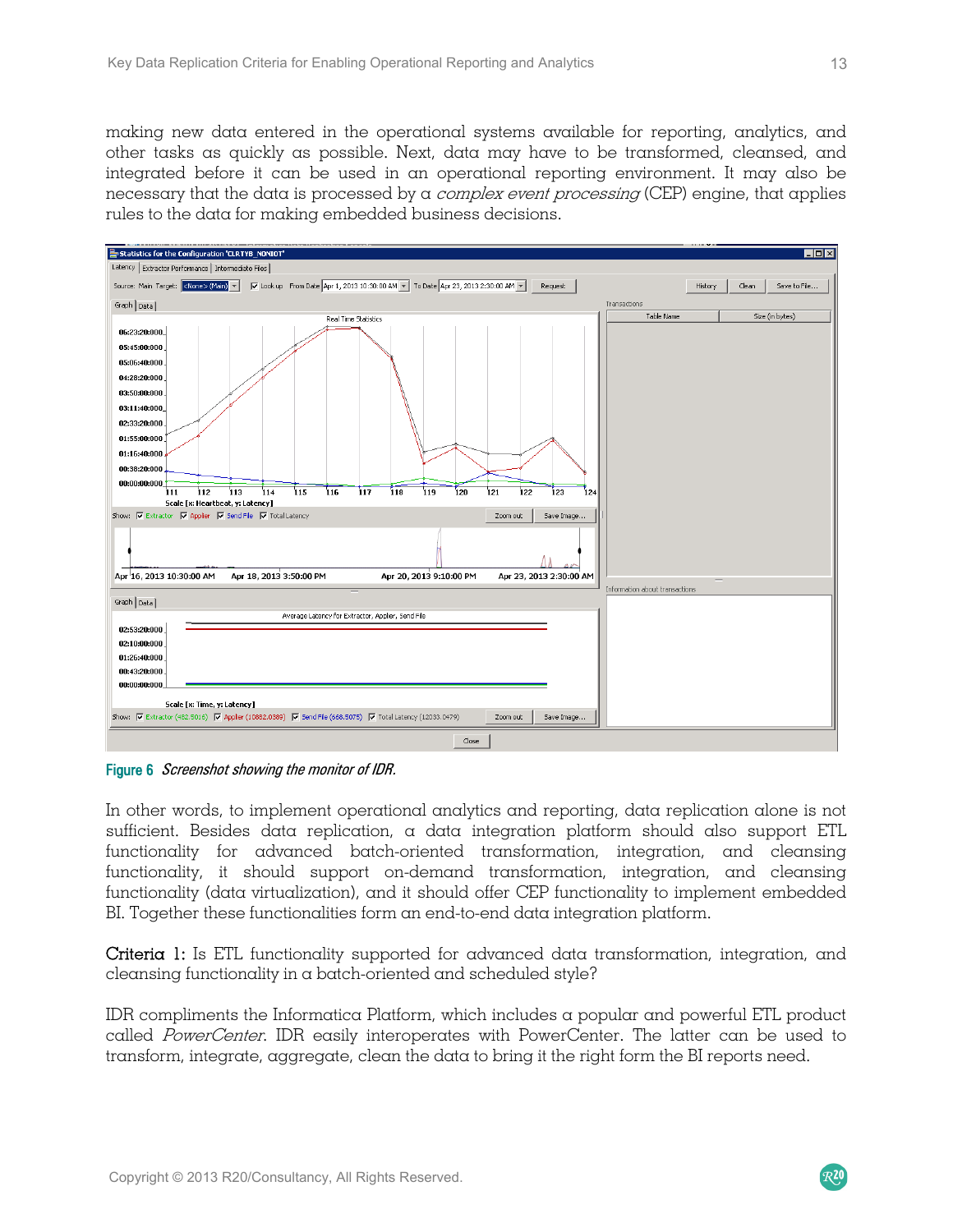Criteria 2: Is data virtualization functionality supported for advanced data transformation, integration, and cleansing functionality in an on-demand style?

Informatica supports a data virtualization product, called Informatica Data Services which uses the same repository and development language as Informatica PowerCenter. Like IDR, IDS is a component of the Informatica Platform. These two tools can cooperate in different ways. For example, when IDR has pushed data to a replicated database, IDS can be used to transform, aggregate, and integrate the data in an on-demand style, delivering zero-latency data in the right form to the reports. Another example is, that when data is cached in IDS, that data can be replicated to other environments.

Criteria 3: Is complex event processing (CEP) functionality supported for embedded analytics?

The goal of CEP is to identify meaningful events (such as opportunities or threats) and respond to them instantaneously. With CEP, data is processed continuously. When data is processed, it's held against relevant rules. If a rule is true, an action is taken. Examples of such rules are: Is this the second payment with a particular card within 1 minute? Did the visitor jump from webpage X to Y directly? When data flows in and these rules are true, an application or user can make a decision on what to do what that? In case of the credit card payment, the second one may be a fraudulent one, and must be stopped.

Informatica's CEP product is called RulePoint with which CEP rules can be specified. IDR can act as a source that continuously streams data to the RulePoint CEP engine. Together, IDR and RulePoint form a foundation for developing embedded OBI systems.